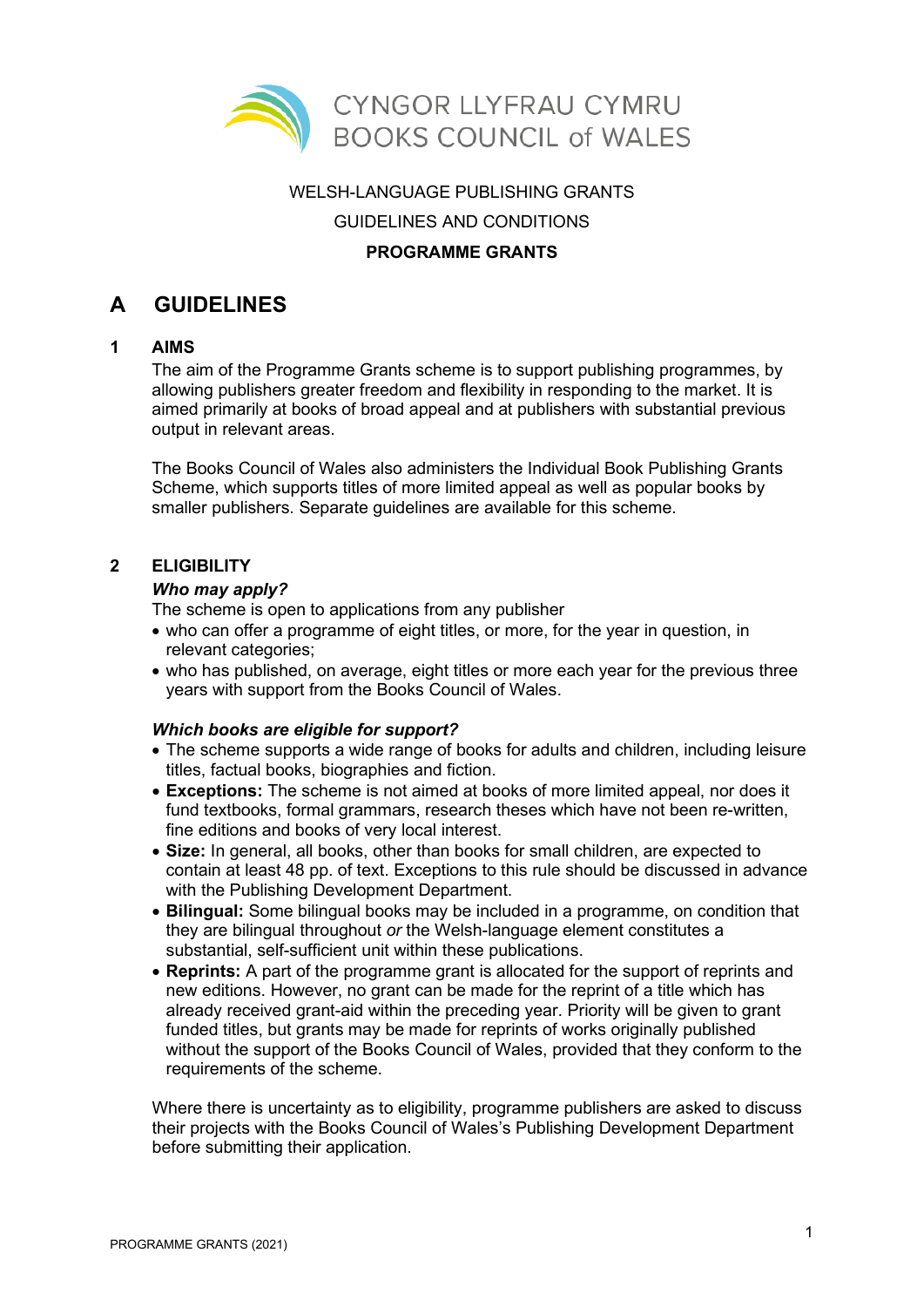# **3 ASSESSMENT CRITERIA AND PRIORITIES FOR APPLICATIONS**

In administering this scheme, the Books Council of Wales aims at supporting a broad range of material across all of the programmes supported. It will not fund a disproportionate number of titles in any one category.

These are the current **priorities** for books which the Council wishes to support through this scheme:

- good, popular books where sales are likely to be higher than the annual target;
- popular, plot-driven novels;
- popular autobiographies, and autobiographies that offer a variation on the traditional chronological form, with particular regard to autobiographies by women as well as men of diverse ethnic backgrounds.
- popular books that are representative of the diversity of society and with consideration given to articulating the life experiences of black, Asian and minority ethnic writers, as well as others with the protected characteristics of the Equality Act 2010.
- factual books with print-runs that are equal to or greater than the annual target;
- original fiction for older children and young adults;
- books for learners of Welsh.

Applications will be assessed according to the following **criteria**:

- the likely quality of the content, based on the previous record of the authors named;
- the likely quality of production, based on the publisher's previous output;
- the publisher's ability to edit, publish, market and distribute throughout Wales and beyond;
- the publisher's ability and record of adhering to its publishing schedule and to provide accurate information beforehand about forthcoming books;
- the demand for the books. The Council will consider whether proposed books are likely to fill gaps in the market.
- the publisher's readiness to publish material likely to attract new readers:
- sales targets for the first eighteen months;
- print-run: sufficient copies must be produced to ensure sufficient stocks for at least one year;
- value for money.

# **There will be stiff competition for these grants: it is important that each application argues the case for awarding a grant as fully as possible.**

## **4 THE GRANT**

- Each successful publisher will be offered a budget to assist with publishing costs of a specific number of titles during the year in question.
- The purpose of this grant is not to pay for the company's general overheads.
- The Books Council of Wales must be satisfied, before awarding a grant, that the publisher has adequate administrative and financial resources to undertake publication of the titles for which funding is sought.
- Each publisher's share of the scheme budget may increase or diminish over time, according to the publisher's ability to meet targets agreed at the time of offering the grant.

# **5 APPLICATION PROCEDURE AND TIMETABLE**

• Applications must be made on application forms which may be obtained from the address at the end of this document. Detailed lists of the children's books and adults'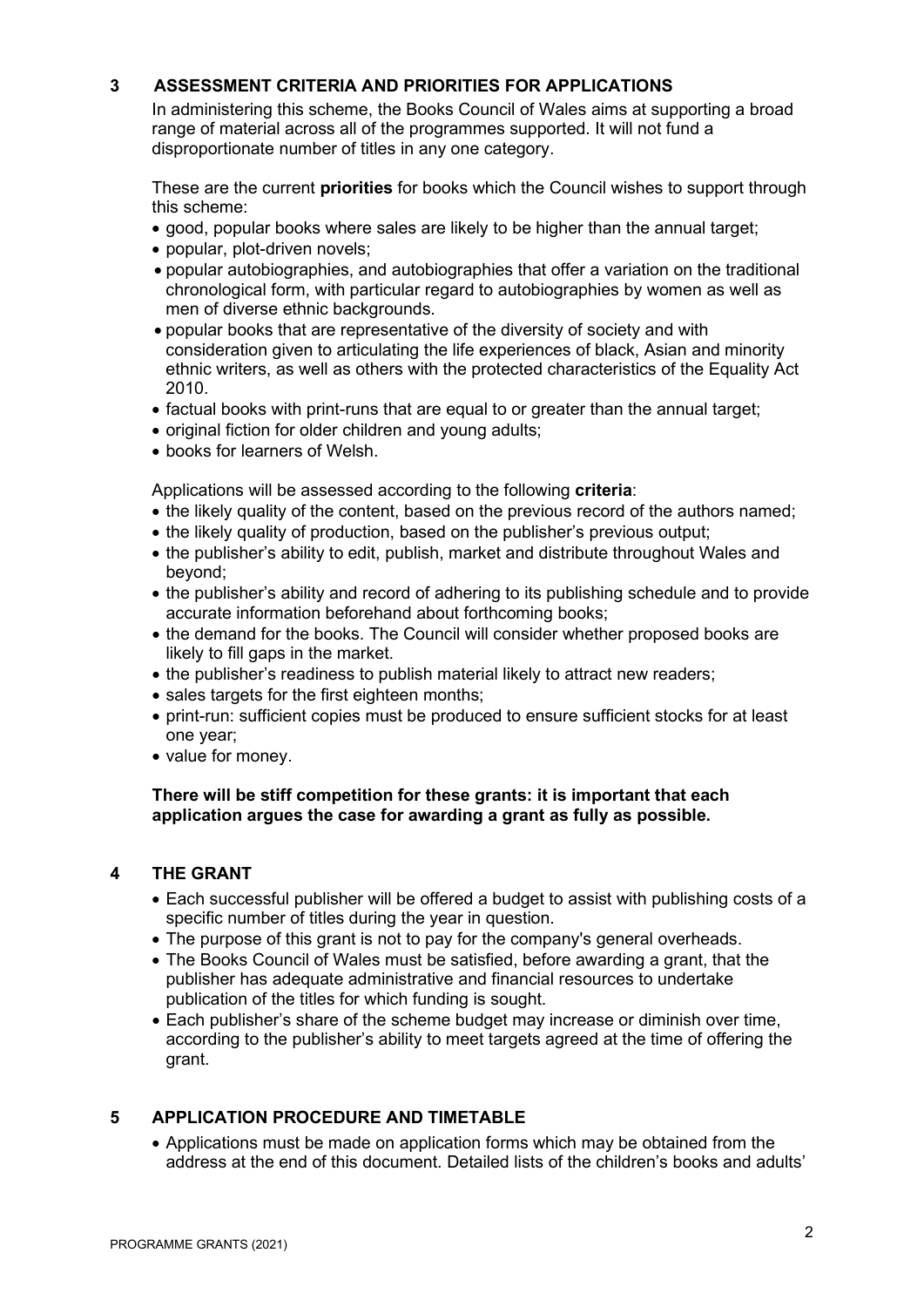books should be submitted in order of publication in addition to submitting an Information Sheet (AI) for each book

- The Council will not ask to see typescripts of proposed titles. Nor does it expect that all books will have been completed at the time of application. It is important, therefore, to include sufficient information to enable the Council to assess the type of books offered.
- The publisher may exchange some titles during the year, provided that this does not impair the programme's balance, and that of the Council's provision generally (i.e. all publishers' programmes taken together) and that it maintains value-for-money.
- Applications are considered once a year in March by the Welsh-language Publishing Development Sub-Committee. The closing date for applications is before Christmas; the exact date will be advertised beforehand.
- All grants are offered in accordance with general conditions (Section B, below), as well as any specific conditions which might be applied to individual applications. **All applicants must agree to accept these conditions when submitting an application.**

# **6 PAYMENT OF GRANTS**

• Programme Grants are paid in three equal instalments for the first three quarters of the financial year. The fourth instalment is divided into two payments, one to be paid at the beginning of the fourth quarter and the other towards the end of the financial year.

# **7 MONITORING AND EVALUATION OF WORK FUNDED**

As the Welsh-language Publishing Development Sub-Committee does not have sight of manuscripts in advance, under this scheme, the published material is assessed to:

- ensure that output offers value for money;
- measure the publisher's performance against targets:
- respond to publishers concerning their output and performance;
- gather information relevant to the consideration of publishers' applications for the following year.

Every year, the Publishing Development Department draws up a report, appraising each publisher's programme. The report is based on comments received from the Welsh-language Publishing Development Sub-Committee and consultations with the Council's other departments. This report is sent to the publisher and discussed at an appraisal meeting between the officers of the Publishing Development Department, members of the Sub-Committee and the publisher. The aim of the meeting is to agree on a number of action points for the following year.

It should be emphasised that such appraisal is intended to be constructive: by these means, the Council hopes to respond to publishers in a way which can help them strengthen and develop their work.

Annual targets are set in the appraisal meetings.

The Publishing Development Department will also ask for sales figures (6 months and 18 months) annually on the first of September.

In addition, the Publishing Development Department reserves the right to ask for evidence of expenditure on the production of specific titles when required.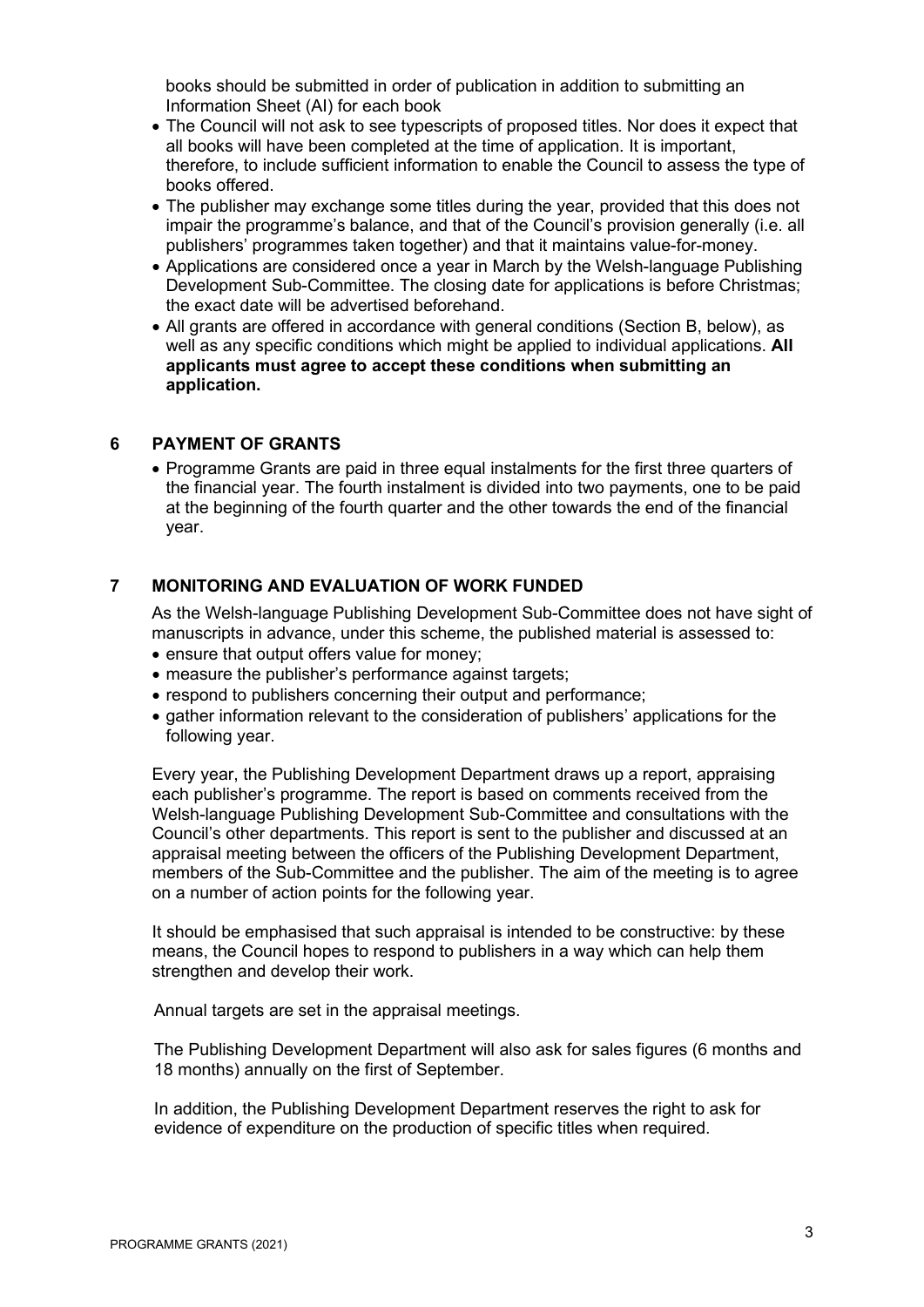# **B GENERAL CONDITIONS**

- 1 The programme grant is offered on the basis of the information contained in the application and in any supplementary correspondence. The Council will assess the published programme on a value-for-money basis, and if it judges that value-formoney was not forthcoming, it is possible for the Council to deduct the requisite amount from the following year's grant.
- 2 The grant recipient shall comply with any additional conditions and scheme requirements specified in the formal offer of grant or in any covering letter.
- 3 The Council retains the right to ask for proof of any external payment from the publisher, e.g. invoices for overseas printing, payments for illustrations, etc.
- 4 The programme grant is offered for the list of titles agreed by the publisher and the Council at the beginning of the financial year. The publisher must give prior written notice, by letter, e-mail or fax, of any changes to the programme list. The publisher is allowed to substitute titles, as long as any changes to the list do not unduly affect the balance of the programme as a whole.
- 5 The following acknowledgment should be made in all books which have been awarded a grant: "Mae'r cyhoeddwr yn cydnabod cefnogaeth ariannol Cyngor Llyfrau Cymru". ["The publisher acknowledges the financial support of the Books Council of Wales".] If not acknowledged in the appropriate manner, the Council reserves the right to withhold up to 10% of the grant.
- 6 Acknowledgement of this grant and any other references to the Council must not be used in any way to imply that the Council undertakes or accepts responsibility to third parties for the grant recipient's debts or obligations (see no. 23).
- 7 All titles in a programme should be published in good time by the end of March. Any title received by the Distribution Centre after this period will be considered part of the following year's programme and a sum corresponding to the grant for the title in question will be deducted from that year's final payment.
- 8 All grant-aided books are required to display a 13 digit ISBN number and bar code on the cover of each publication.
- 9 The advance bibliographical information about any grant-aided book should reach the Books Council of Wales's Information Officer at least three months before publication, in accordance with the guidelines set down by the Council.
- 10 All information about grant-aided titles on Gwales should be updated regularly by the publisher, before and after the publication of the book. Any changes in price or availability should be fed to the Council regularly, until the book is out of print, and the publisher has decided not to reprint.
- 11 In the case of reprints or new editions, the year of publication of the reprint or new edition must be displayed clearly.
- 12 As a rule there must be at least six months between the publication of similar books by the same author.
- 13 The author must receive and sign a contract with the publisher. Royalties should conform to trade norms and should be paid regularly. The author should also be sent regular statements, at least once a year.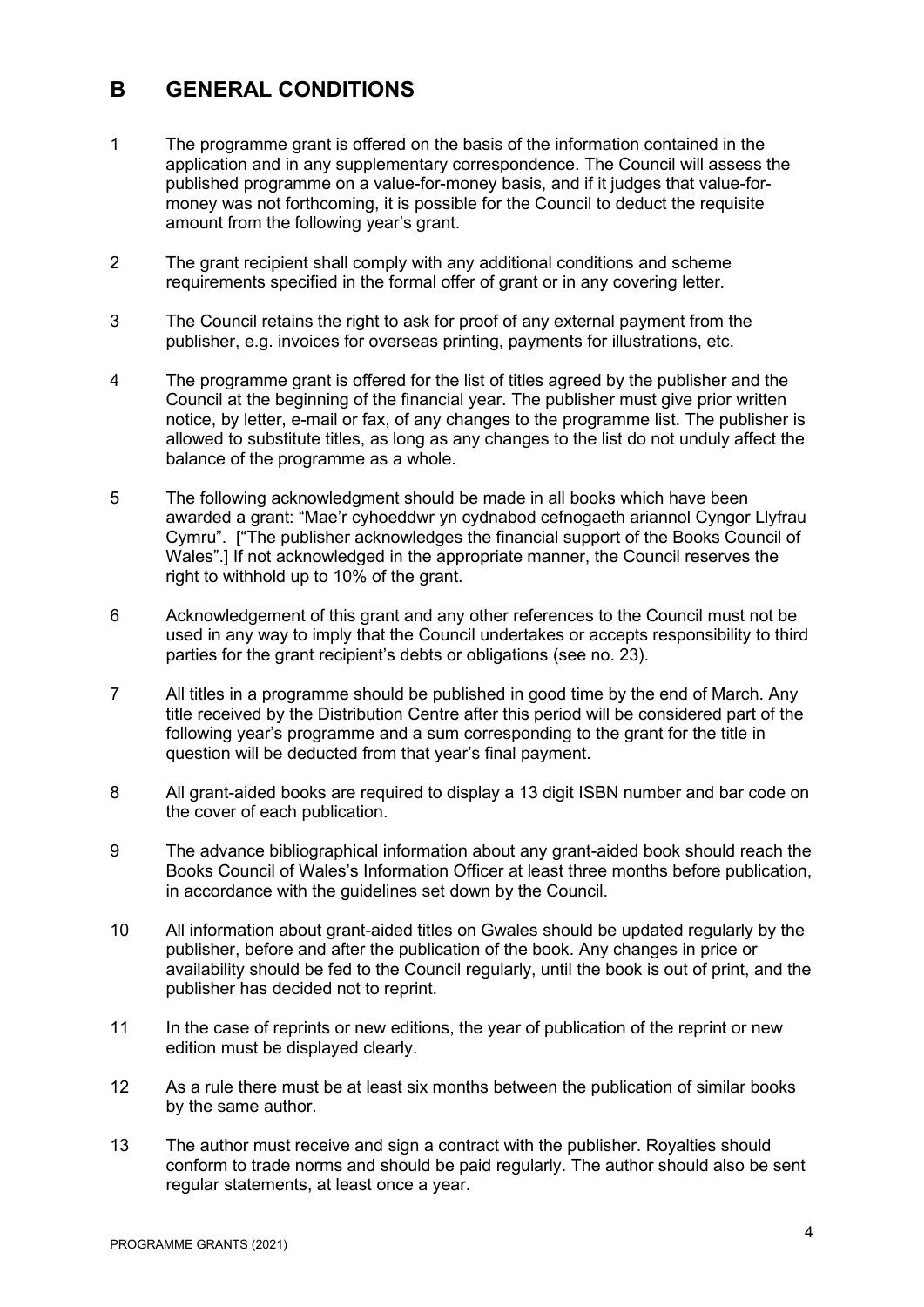- 14 The number of copies published must be indicated on the claim form.
- 15 The Department may claim up to four copies of the book from the publisher's stock in the Distribution Center for evaluation purposes.
- 16 The publisher should inform the Books Council of Wales of any financial support received from other sources towards the publication of a programme book; this should be done either in the application form or in the claim form.
- 17 All books which are in receipt of a grant are required to be available through the Books Council of Wales's Distribution Centre on the Books Council of Wales's terms. The books should be available to retailers on the usual commercial terms (i.e. a minimum discount of 33.33%) unless otherwise agreed.
- 18 It is a condition that grant-aided books be delivered to the Books Council of Wales's Distribution Centre before or at the same time as they are available by other means to any distributor or retailer, and released for sale at the same time by the publishers and the Distribution Centre.
- 19 If a book is available in both English and Welsh versions, and one of those versions has received grant support, then both versions must be available through the Distribution Centre in accordance with the terms specified in conditions 17 and 18.
- 20 All grant-aided books should be in print and continuously available in the Books Council of Wales's Distribution Centre for at least one year after publication. It is expected that the first run will be sufficient to meet market expectations. International co-editions and seasonal books, for instance some books published for Christmas, are excepted. Otherwise, if a book goes out of print within a year, and the publisher is unwilling to reprint, the Council may claim a refund of £1,000 per title.
- 21 In the case of grant-aided books, the selling price should not be substantially reduced (as in a half-price sale) for a period of eighteen months after publication. (This does not prevent publishers from having 'special offers' or other price reductions which are part of promotional strategies.)
- 22 All publishers are required to provide sales figures for all titles for a period of up to eighteen months from the publication date.
- 23 The publisher for himself (and others) covenants with the Books Council of Wales and their successors in title that he the Publisher will at all times hereafter save harmless and keep indemnified the Books Council of Wales from all proceedings, costs, claims and demands in respect of any act that might result in the breach of any of the laws of England and Wales .
- 24 The Publishers are expected to bear the cost for the basic marketing of the title. This entails: organising and paying for the attendance of their own staff and the author/editor at an event; basic advertising in community newspapers etc.; printing invitations, posters (particularly in the case of printer-publishers); producing press releases and organising FB and Twitter coverage.
- 25 Reprints. Some programme publishers are paid a small grant for publishing reprints for books that initially received publishing grants.
- 26 Programme publishers are expected to send a copy of their annual accounts to the Books Council after they have been audited or prepared by an accountant.